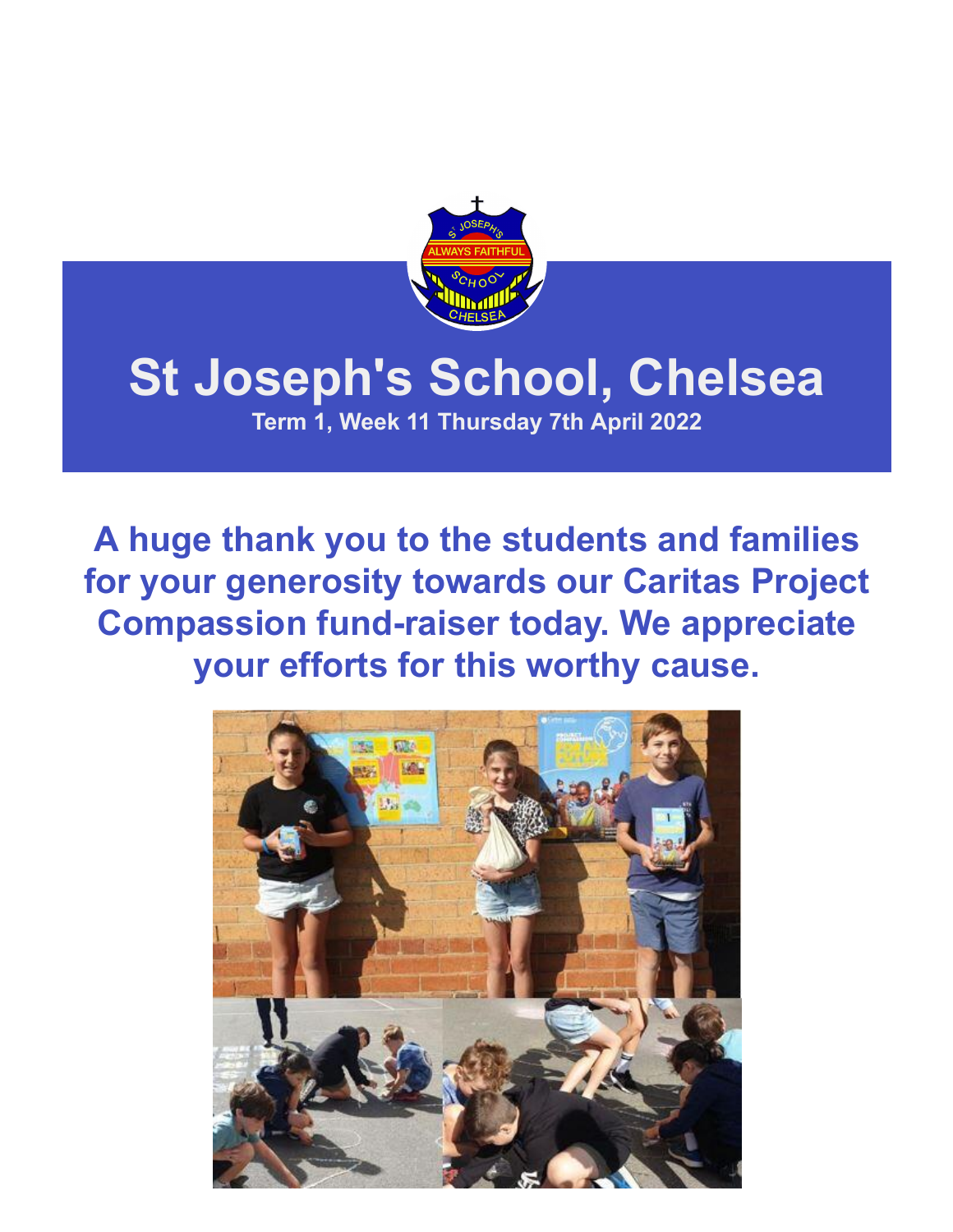

#### Dear Families,

Thanks for all your support with the P-6 Athletics today. The children had a great day. It was great to see so many parents there as well. We may have to have an anuual parent/staff relay run as it was such a success. The staff were successful this time, even though there was a protest that was dismissed! Special thanks to all our parent helpers, staff and Ms Coletti for her great organisation.

On Friday each child at school will receive an Anzac badge. In term 2 on Wednesday 27th April we will be holding a casual clothes day and bring a \$2 coin fundraiser for the Returned Services to pay for the badges.

We are also sending school representatives to the local dawn service at the 6am and the traditional morning service at 9.30am on Monday 25th April at the Chelsea/RSL centopath outside the town hall. We have volunteers for the 6am Service and one for 9.30am. We need one more. If you are planning to attend and wish to lay a wreath on behalf of the school at the 6am or 9.30am ceremony please email me: principal@sjchelsea.catholic.edu.au

Unfortunately there will be no march this year. I will contact those representing our school tomorrow.

It was also announced yesterday that the surveillance RAT testing twice a week will continue for the first four weeks of term 2. Other protocols to be followed such as mask wearing etc have yet to be communicated. Parents can collect RATs for the first two weeks of term 2 from the office.

Wishing you all a safe and Holy Easter. I am hoping you all have some relaxing family time together.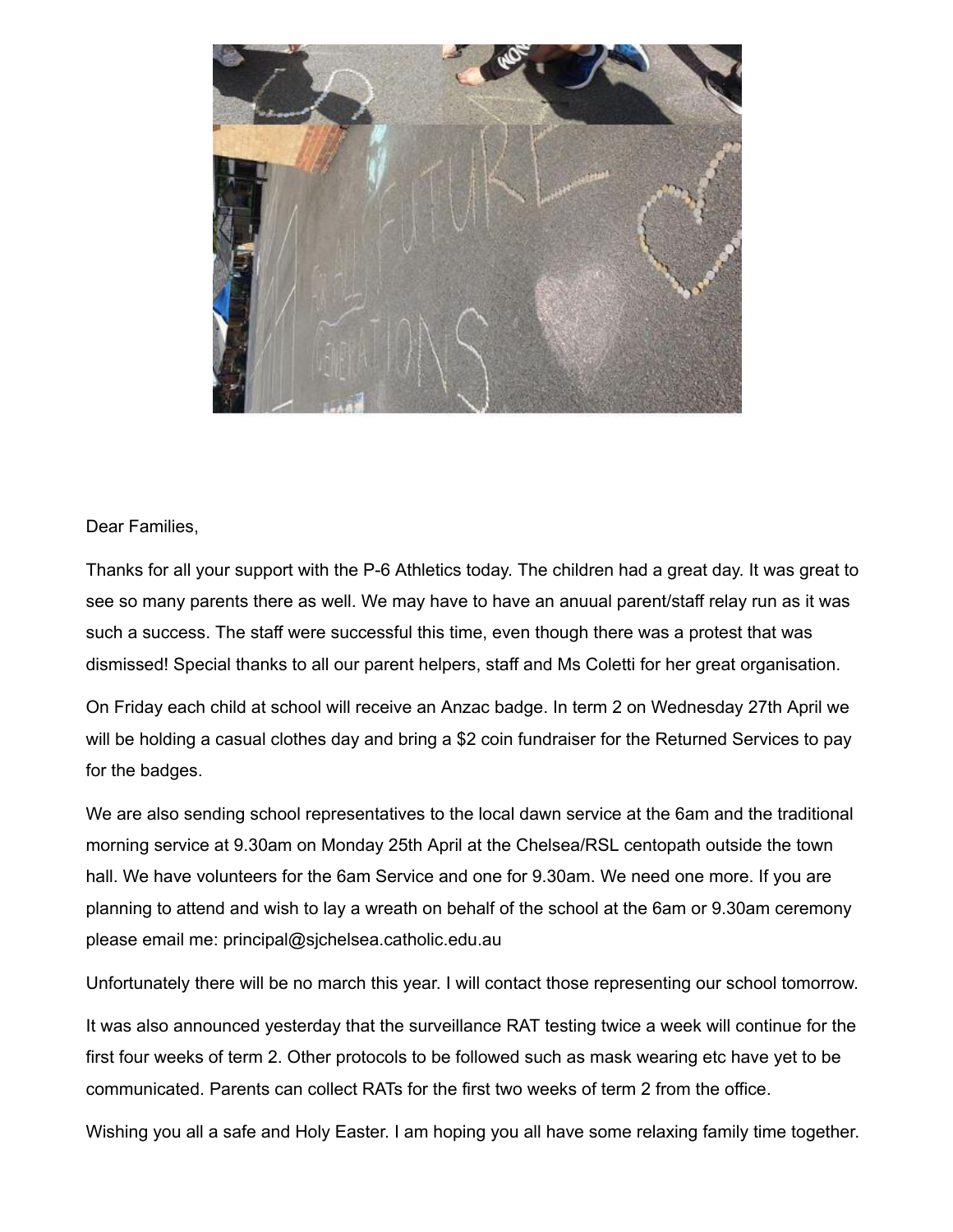Gavan.

#### **Enrolments 2023**

If you have a child starting Prep in 2023 please complete the enrolment form on our website and hand it into the office. We are currently taking new enrolments for 2023 and welcome new families to book a tour.

#### **Uniform Shop**

The uniform shop will be open on Thursday mornings from 8.45-9.10am.

#### **Sacramental Dates 2022**

First Eucharist Yr 4's - Friday 17th June at 6pm

- Saturday 18th June at 4pm and 6pm.

Confirmation Yr 6 - Sunday 9th October at 3pm.

#### **Camps, Sports and Excursions Funding**

If you hold a valid means-tested concession card or are a temporary foster parent, you may be eligible for CSEF. A special consideration category also exists for asylum seeker and refugee families. The allowance is paid directly to the school and receipted against your account to use towards expenses relating to camps, excursions or sporting activities for the benefit of your child. The annual CSEF amount per student is:

• \$125 for primary school students

• \$225 for secondary school students

If you meet the above criteria, please submit your application to the office as soon as possible. The application form is available by clicking on the link below.

#### **Musical at St Joseph's … NEWS**

The Musical "**Call of Guadalupe**" will be performed at St Joseph's Hall at the end of 2022, instead of the previously advertised "John Paul II".

Expressions of interest for stage roles, backstage and volunteers are still welcome. Rehearsals will begin at the end of April .

Contact [raffymazzeo@gmail.com](mailto:raffymazzeo@gmail.com) 0424 325005

Take Care and Keep Safe

Gavan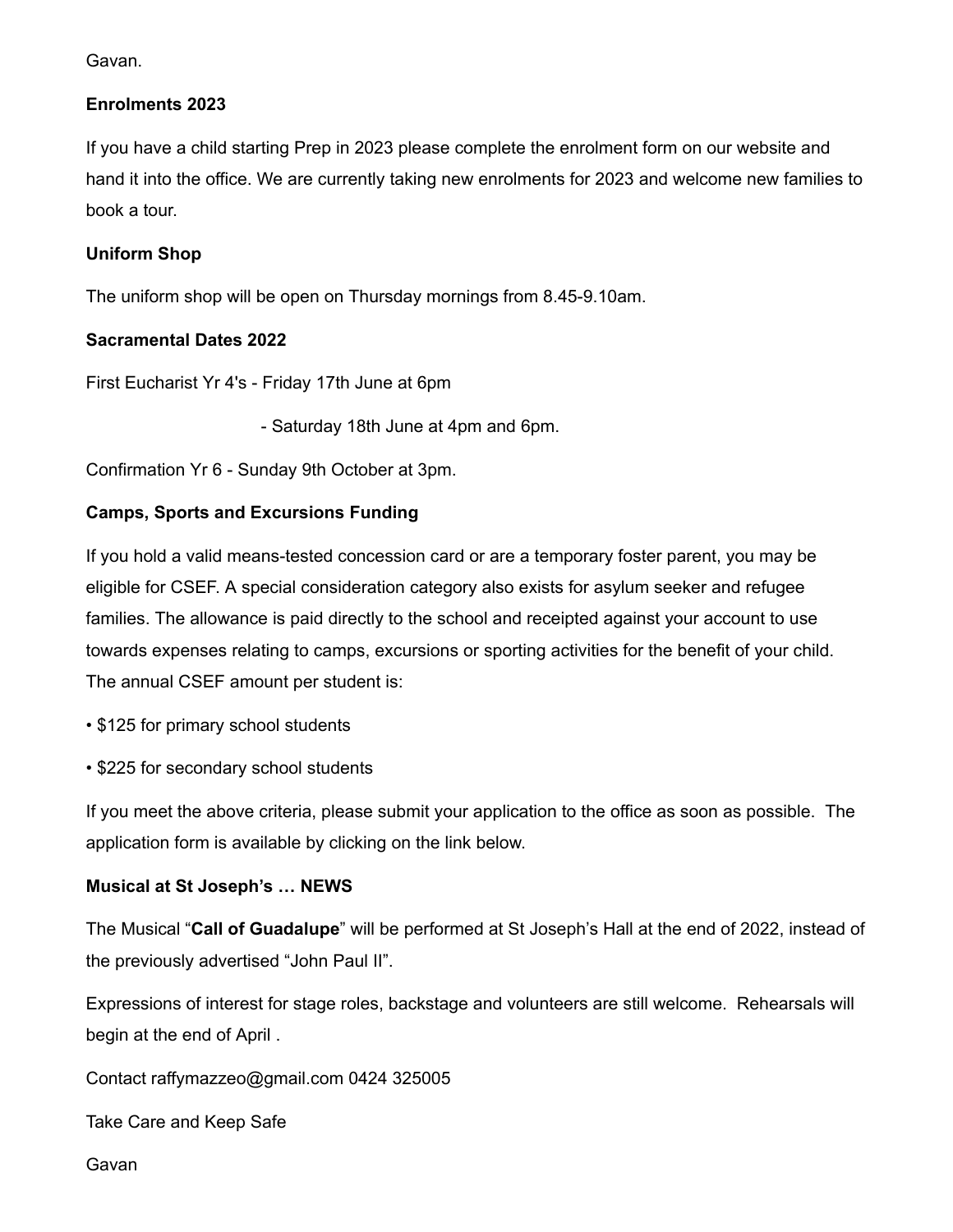

### **Anzac Day**

" This week in Visual Arts our 1, 2 students created some brilliant portraits of people who serve in the Australian Defence Forces. We discussed what A.N.Z.A.C meant and identified many of the characteristics of these people who have served Australia in the past and in current times as being strong, proud, fierce, determined, brave, challenged , even worried or scared sometimes as well as being heroic. We also looked at the symbol of the poppy and what it represents. We worked really hard to create our portraits that show all these feelings though expressions. As we will celebrate ANZAC Day on Monday 25th April, Lest we forget."

### **Scholastic Book Club**

Thank you to all our families who have purchased scholastic books online for their child/ren. With each issue that is completed St Joseph's receives a dollar amount to go towards the next issue. We have been able to purchase a number of 'free' books for the library over a number of years.

Each term there are 2 catalogues that come home with your child. Ordering is all done through the scholastic bookclub website and the books arrive at school and distributed to the students. We encourage anyone that wishes to buy books to consider this as our school, your children, benefit from receiving a number of books in the library to enjoy and take home.

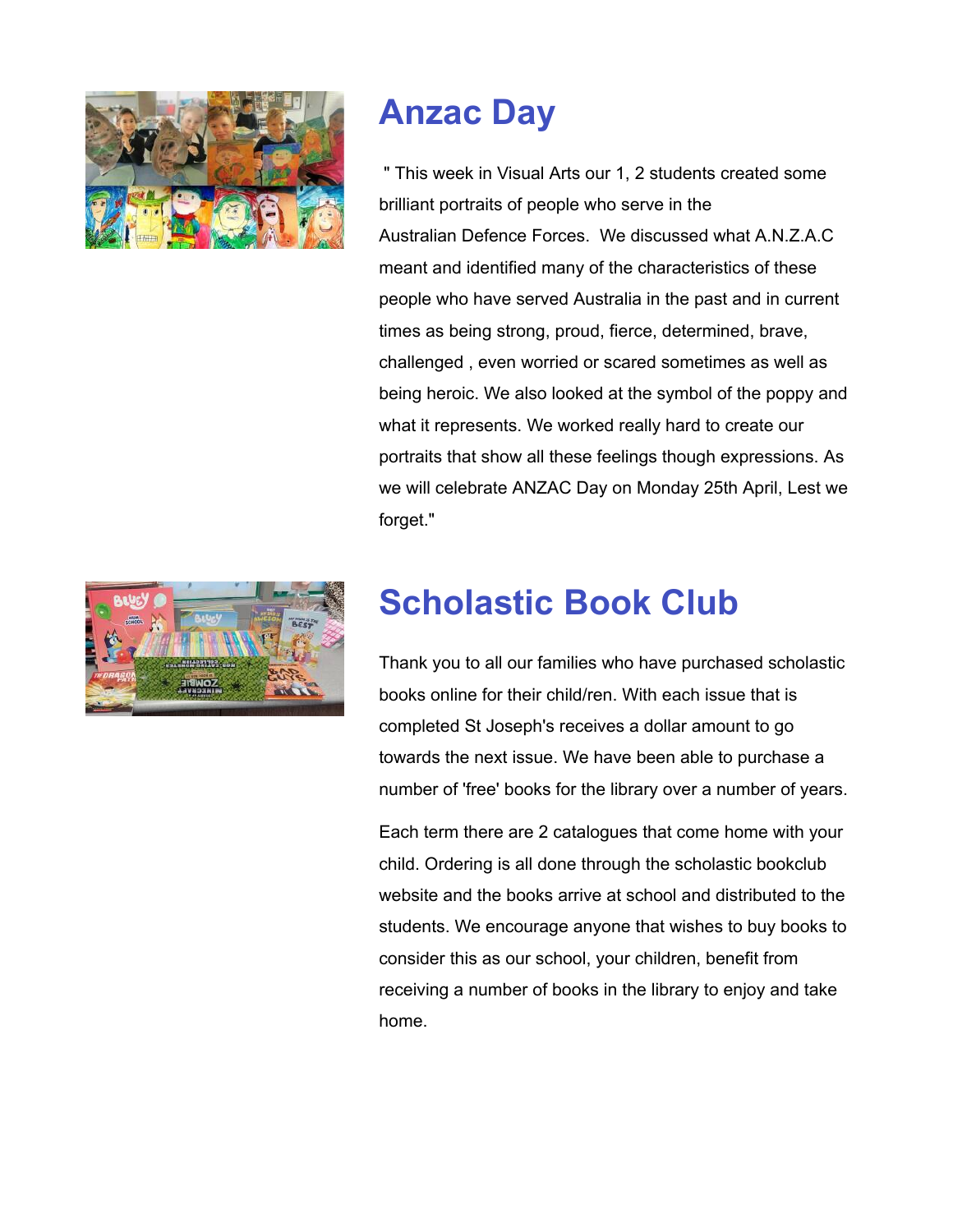

### **Years 1/2 Visual Art**

All the kids had heaps of fun making easter art sunglasses.. Bunnies, chickens, flowers, eggs..

They hopped to it  $() ( )$ 

# **Before School Care Survey**

After a successful transition to After School Care onsite at St Joseph's with Kingston council they are looking to see if there is enough interest to run BSC onsite at St Joseph's (BSC currently operates out of Chelsea PS).

Below is a link for a survey the council is asking families to complete by Friday 8th April 5pm.

[Before School Care Survey](https://www.surveymonkey.com/r/8Q7DR8P)

If you are interested please complete the survey.

# **Enhancing Catholic School Identity (ECSI) Survey**

Catholic Schools in the Archdiocese of Melbourne aim for continuous school improvement. An essential element of this improvement is understanding how staff, a representative selection of parents and Yr 5/6 students perceive the Catholic identity in our school and what they might like Catholic Identity at St Joseph's Chelsea to look like in the years ahead.

Selected parents have been asked to complete the survey online: it may take up to an hour to do so. Try not to get caught up in the questions, simply respond intuitively.

Keeping a record of your individual user code and password will allow you to complete the survey over two or more sessions. Your responses to this survey are guaranteed to be kept anonymous. The randomly selected parents will receive an email tomorrow.

Students also have an important voice in our planning and so we invite all students in Yrs 5/6 to participate in the Enhancing Catholic School Identity (ECSI) Survey.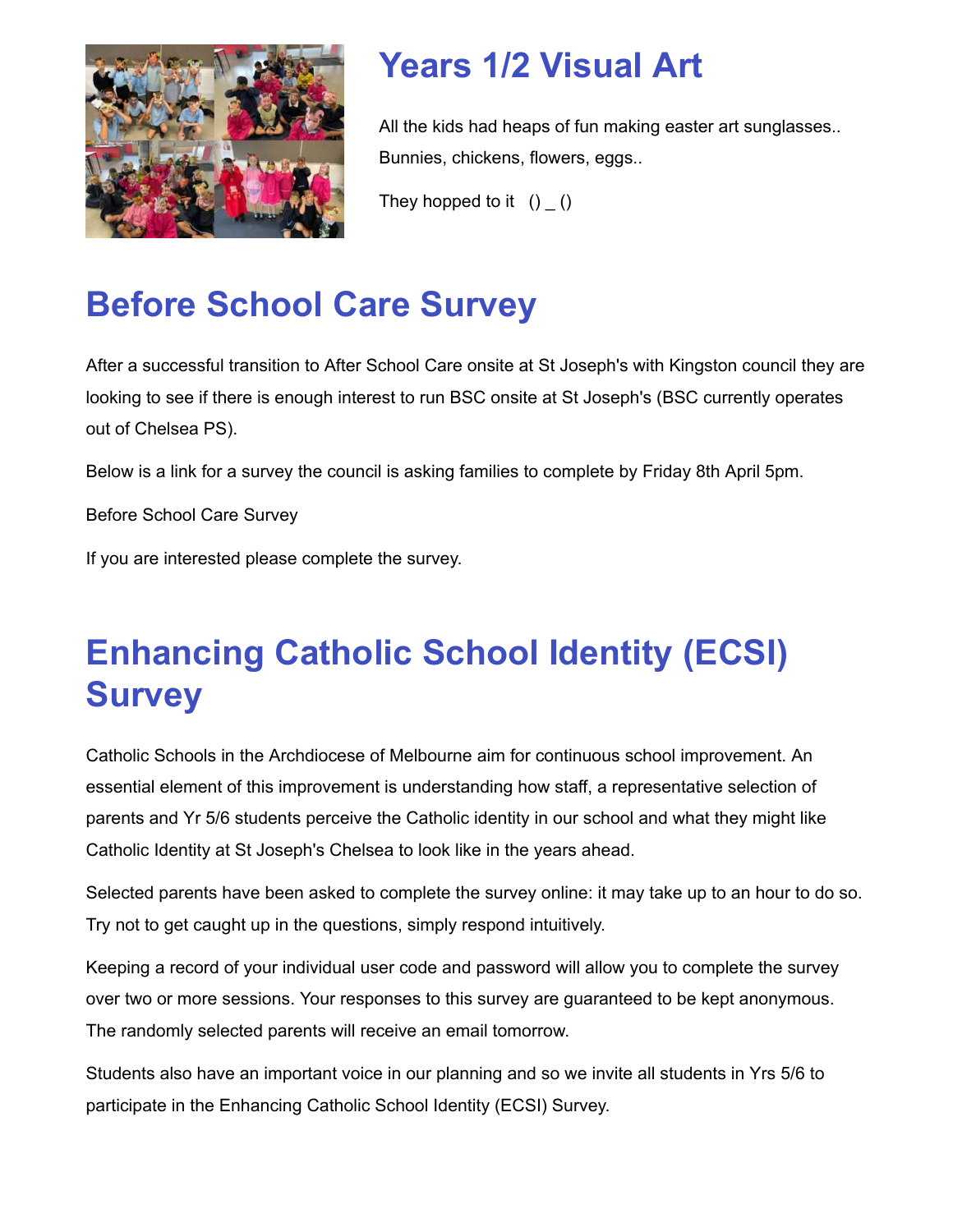In the next week each student in Yrs 5/6 will be asked to complete an online survey, access to which is only available through individual user codes and passwords. At no time will students be named or identified in the survey: their responses are guaranteed to be anonymous.

### **Library helpers needed**

The library needs helpers every Wednesday and Thursday from 2:45pm and Friday morning from 8:45am. We shelve over 500 books a week so any help is much appreciated. No regular commitment is needed, just pop in if you can. If you have a current working with children card, please bring this with you. Don't forget to sign in at the office.

Thanks,

Sarah and Mandy

# 2023 Enrolments St Joseph's School

Enrolments at St Joseph's Parish School for children entering Prep in 2023 are open. **OPEN DAYS Thursday 3rd March & 29th April** School open for viewing 9-3pm Open Day Principal Address at 9.30am and 12.30pm

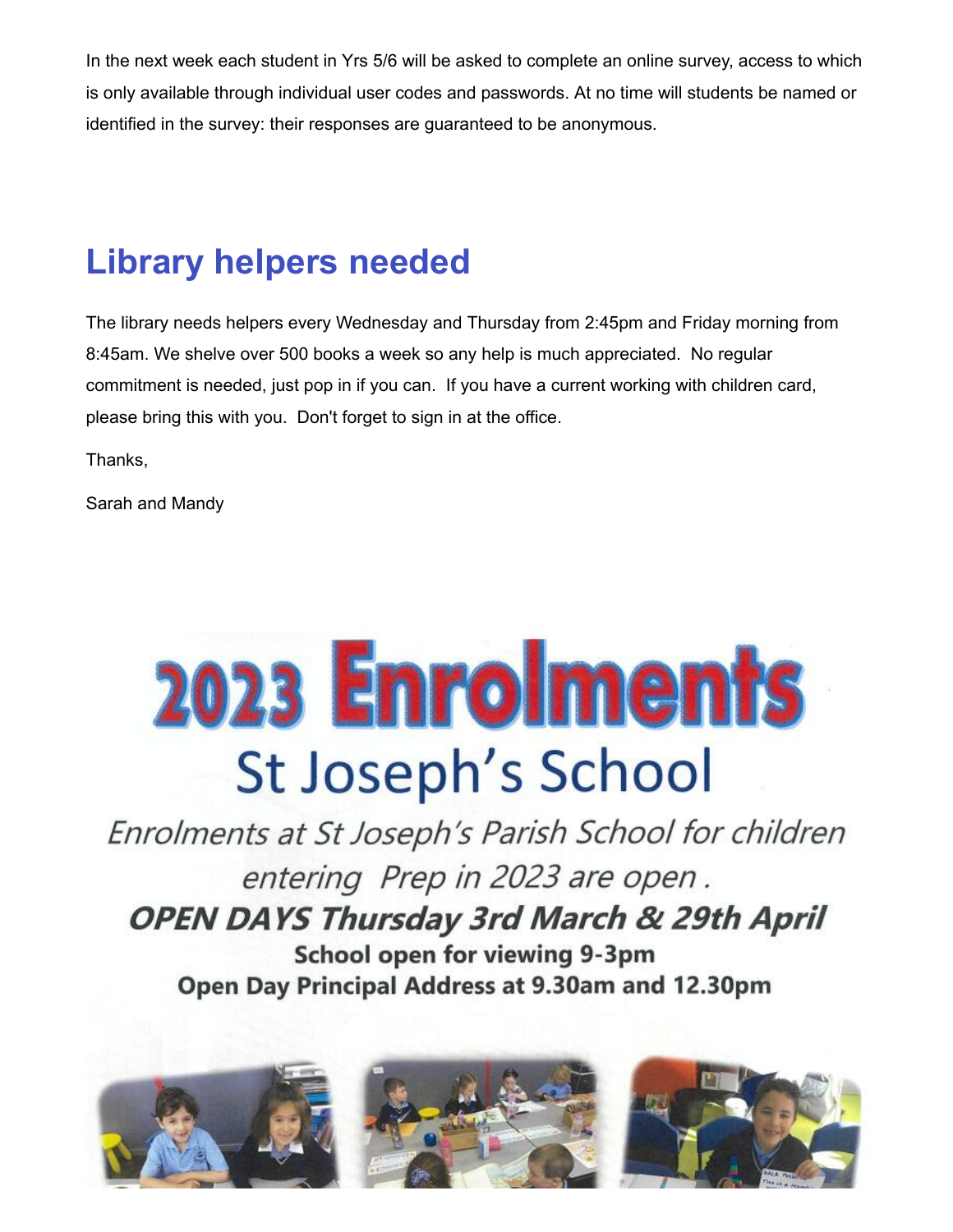### Call 8773 1111 Anytime to book a tour

School Tours run for 45 min by our Year 6s

### **Tours are run at** 9.30 and 12.30pm

Principal is available to talk to after the

tour Please contact the school office to book ur preferred time or further informatio

362 Station Street, Chelsea 雷 8773 1111 ⊠ info@sjchelsea.catholic.edu.au ■ http://sjchelsea.catholic.edu.au

# **St Joseph's OSHC 2022**

- Name of Program: St Joseph's Catholic Primary School OSHC
- [Enrolments for 2022 please visit https://www.kingston.vic.gov.au/Services/Family-and-](https://www.kingston.vic.gov.au/Services/Family-and-Children/Before-and-After-School-Program)Children/Before-and-After-School-Program to enrol.
- The Before School Program will remain onsite at Chelsea Primary School unless demand increases. Please complete this form in regard to finding interest for Before School Care onsite at St Joseph's. [Before School Care Use in 2022 at St Joseph](https://forms.gle/C3SnKUDZnK6oqNWg6)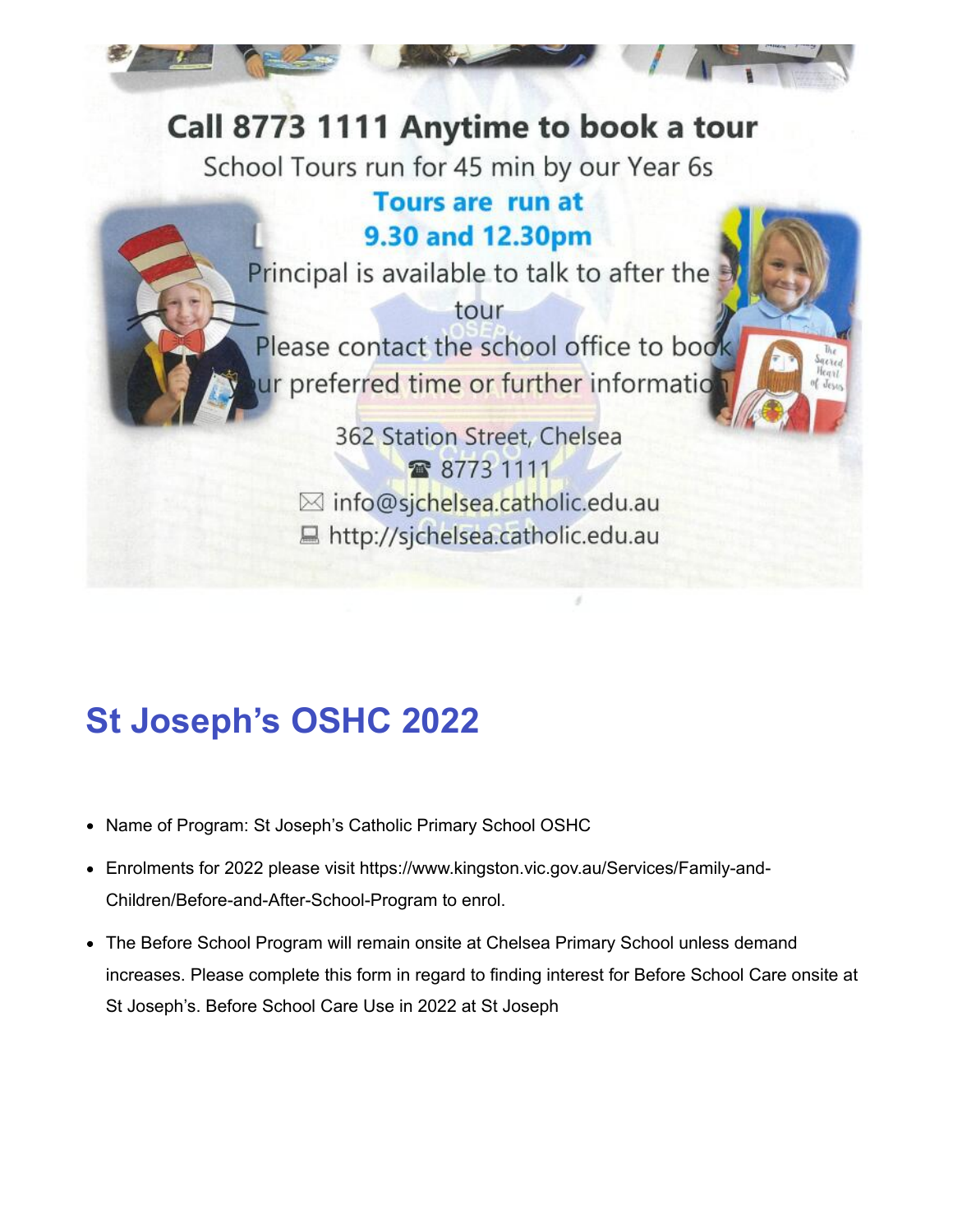

# **CSEF Application form**



# **PSW new price list**

Please find PSW's current price list attached.

**[Download](https://enewsletter.coralcommunities.com/download?file=/file_module/23506/file_download_23506_4481462279.pdf)**

**[Download](https://enewsletter.skoolbag.com.au/download?file=/file_module/25533/file_download_25533_8878436503.pdf)**



### **Canteen Price List**

Please find the current Canteen price list. The cantten has reopened today and is open each Thursday and Friday.

**[Download](https://enewsletter.coralcommunities.com/download?file=/file_module/25012/file_download_25012_574067271.pdf)**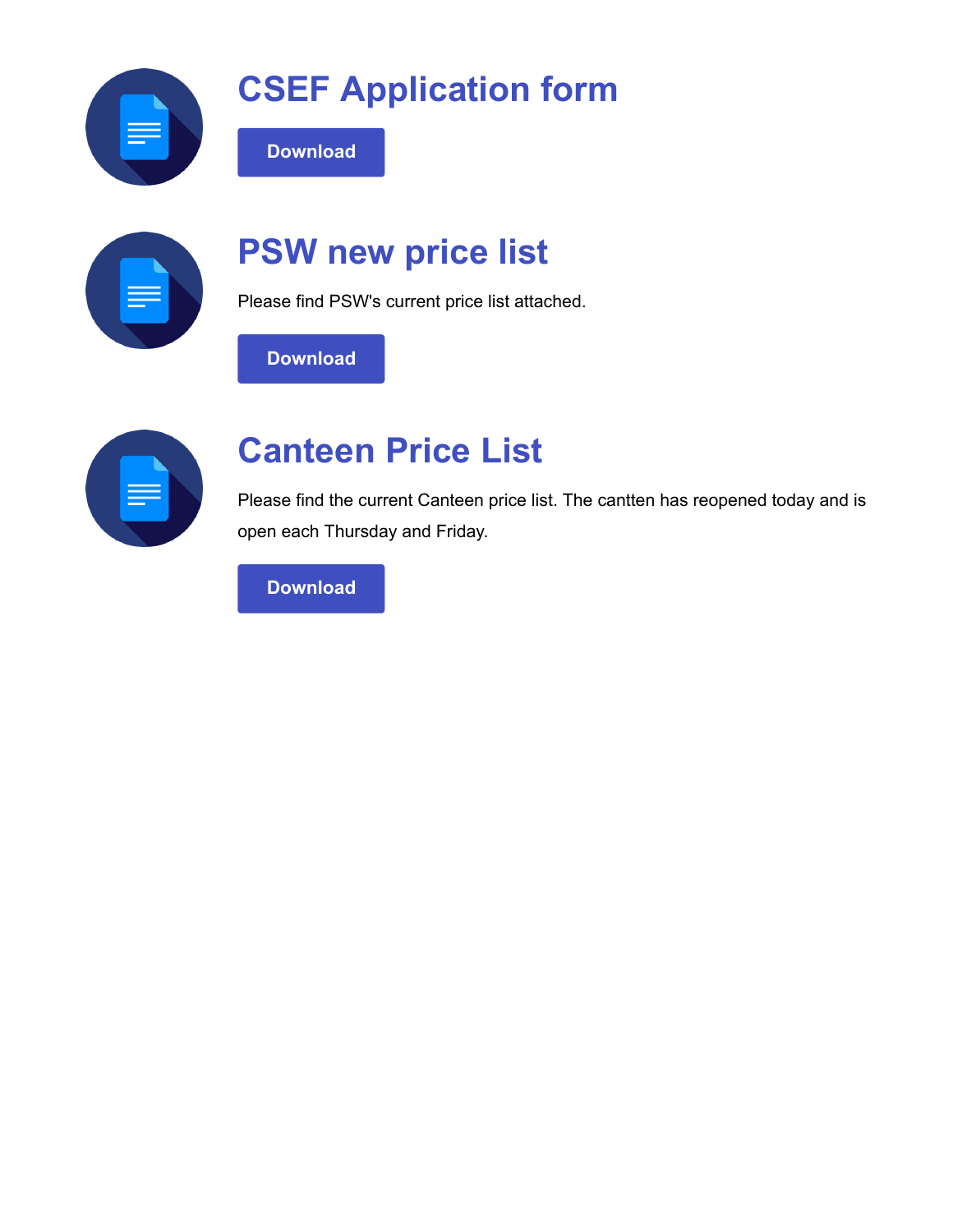

### **HOLY WEEK AT ST JOSEPH'S**



#### **PALM SUNDAY**  $9 - 10$  APRIL

6 pm Saturday Vigil Mass 9 am Mass with procession 11 am Mass

### **RECONCILIATION** (CONFESSION)

Saturday 9 April Sunday 10 April Tuesday 12 April Wednesday 13 April 8.30 am & 7 pm

8.30 am & 5.30 pm 8.30 am & 10.30 am 8.30 am & 7 pm

### **HOLY THURSDAY**

#### 14 APRIL

8.30 am Reconciliation (Confession) 7.30 pm Mass of the Lord's Supper 10 pm Night Prayer

#### **GOOD FRIDAY** 15 APRIL

8.30 am Reconciliation (Confession) Way of the Cross 10 am The Lord's Passion 3 pm

### **HOLY SATURDAY** 16 APRIL

8.30 am Reconciliation (Confession) The Vigil of Easter 8<sub>pm</sub>

### **EASTER SUNDAY** 17 APRIL

8.30 am & 10.30 am Reconciliation 9 am Mass 11 am Mass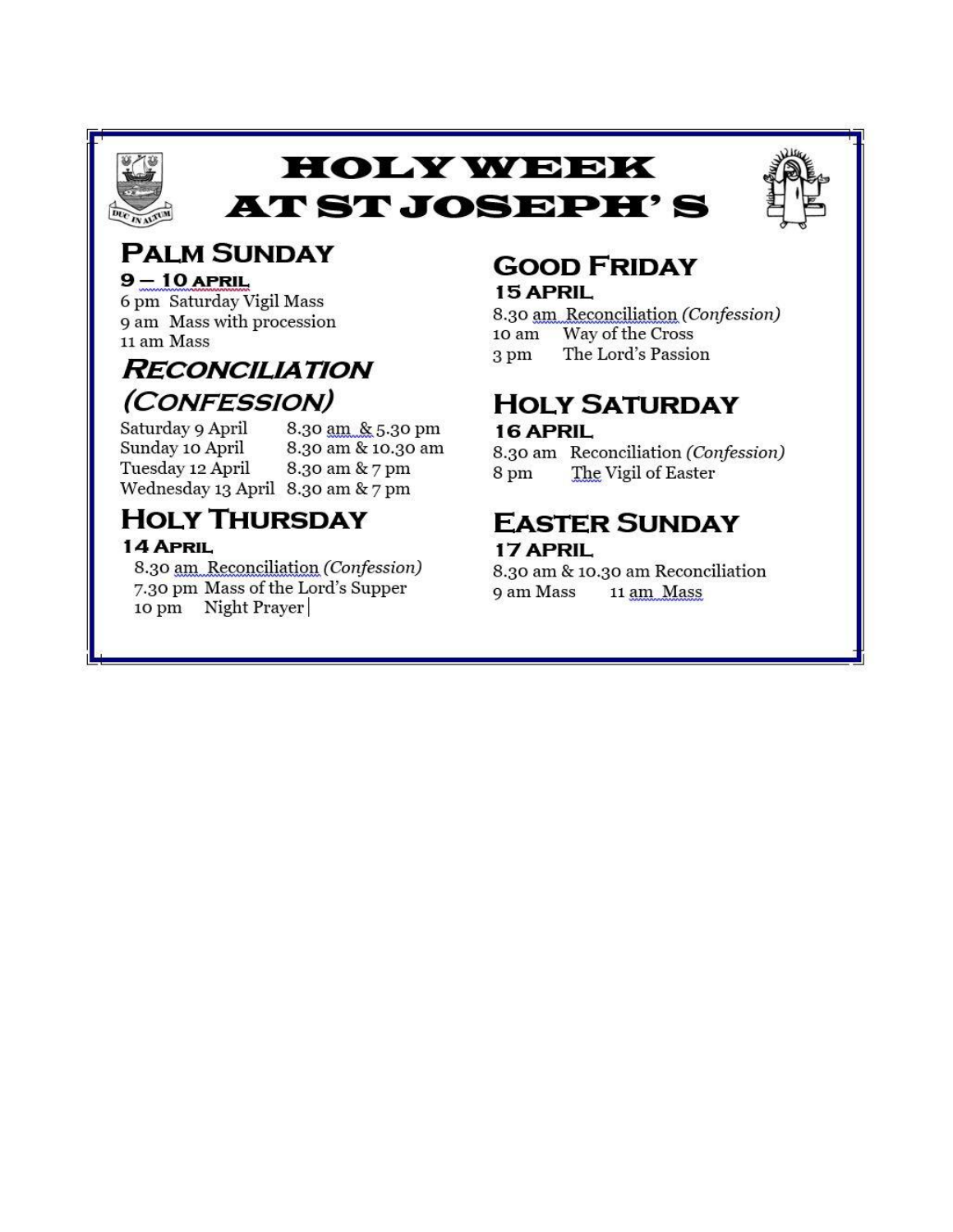

### ST BEDE'S COLLEGE<br>
MENTONE CAMPUS OPEN DAY<br>
We will be entering Year 7 in 2024.<br>
WEDNESDAY 18 MAY 2022<br>
WEDNESDAY 18 MAY 2022 WEDNESDAY 18 MAY 2022

働

St.Be<br>Colle

Bookings: www.stbedes.catholic.edu.au<br>Tour bookings are essential.

Mentone Campus 2 Mentone Parade, Mentone VIC 3194<br>Bentleigh East Campus 156 Benefit Road, Bentleigh East VIC 3165<br>P. 03 9562 5999 E. Ribedes@utbedes.catholic.edu.au